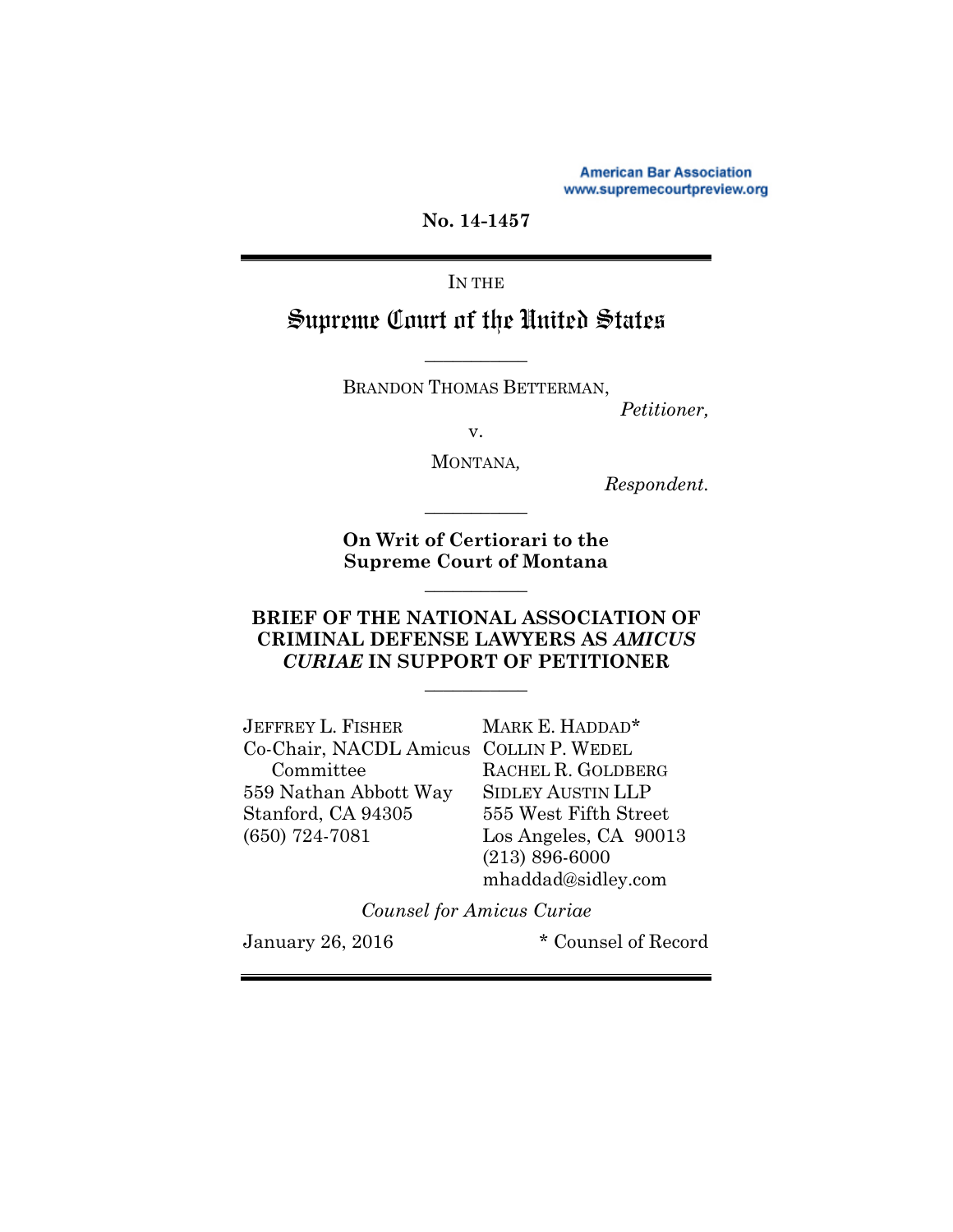# TABLE OF CONTENTS

|                                                                                                                                                           | Page           |
|-----------------------------------------------------------------------------------------------------------------------------------------------------------|----------------|
|                                                                                                                                                           | ij             |
| INTEREST OF AMICUS CURIAE                                                                                                                                 | $\mathbf{1}$   |
|                                                                                                                                                           | $\overline{2}$ |
|                                                                                                                                                           | 3              |
| I. GUILT-DETERMINATION AND SEN-<br>TENCING HISTORICALLY WERE<br>INSEPARABLE, AND SPEEDY TRIAL<br>PROTECTIONS APPLY TO BOTH                                | 3              |
| INTERESTS SET FORTH<br>II. THE<br>IN<br>BARKER REQUIRE PROTECTION AT                                                                                      | 5              |
| A. Extended Pre-Sentence Incarceration is                                                                                                                 | 6              |
| B. Delays In The Sentencing Phase Of A<br>Trial Exacerbate Anxiety And Concern                                                                            | 10             |
| C. Delays In The Sentencing Phase Of Tri-<br>al Impair Defendants' Abilities To Exer-<br>cise Their Legal Rights With The Courts                          | 11             |
| THE DUE PROCESS CLAUSE INSUFFI-<br>III.<br>PROTECTS THE<br>CIENTLY<br><b>RIGHTS</b><br>GUARANTEED BY THE SPEEDY TRIAL<br>PROVISION OF THE<br><b>SIXTH</b> | 15             |
|                                                                                                                                                           | 16             |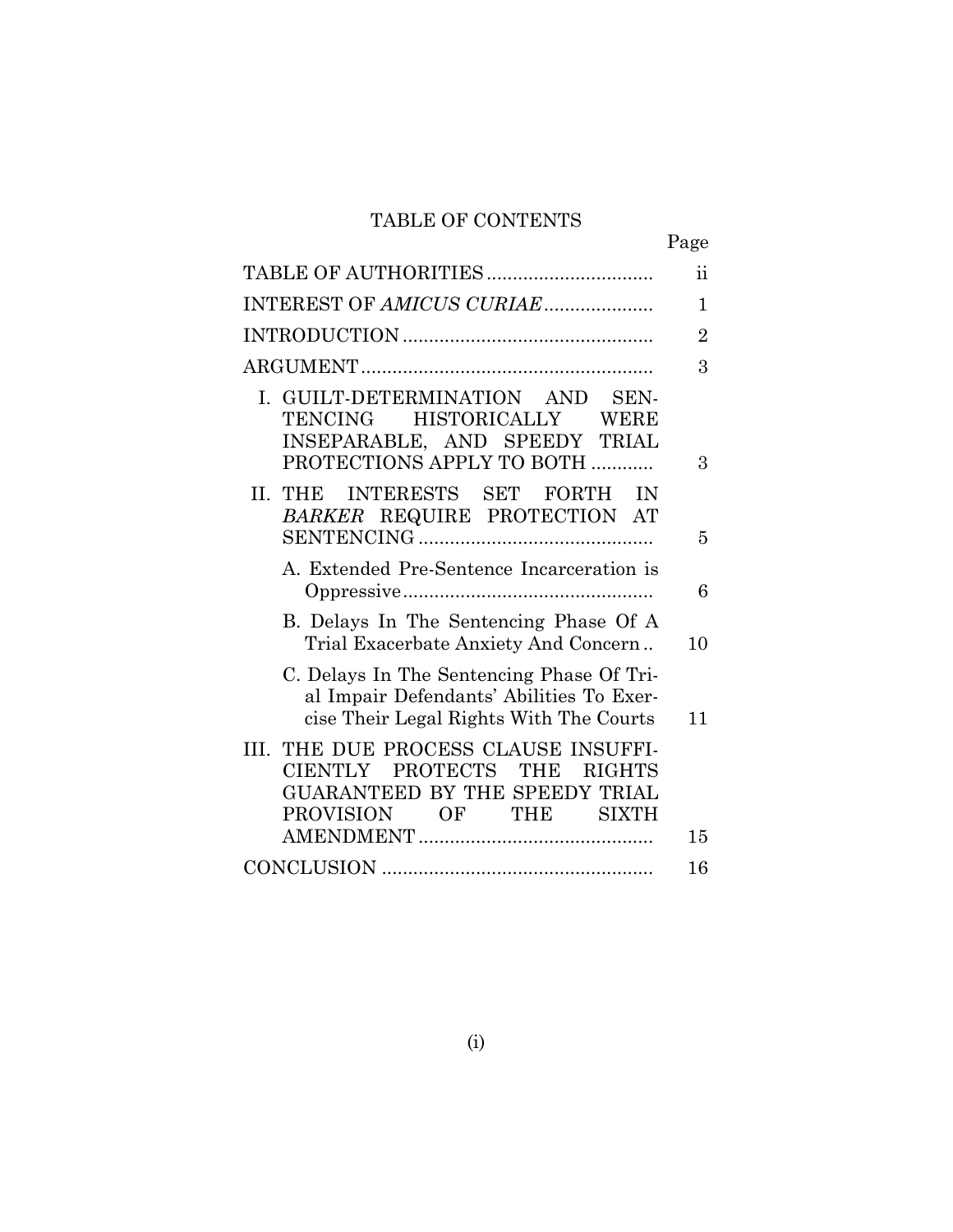# TABLE OF AUTHORITIES CASES Page

ii

| Alleyne v. United States, 133 S. Ct. 2151                  |
|------------------------------------------------------------|
| $\ldots \ldots 3, 10$<br>$(2013)$                          |
|                                                            |
| 3<br>$(2000)$                                              |
|                                                            |
| Blakely v. Washington, 542 U.S. 296                        |
| $(2004)$<br>$\overline{2}$                                 |
| Burton v. Stewart, 549 U.S. 147 (2007)<br>14               |
| Doggett v. United States, 505 U.S. 647                     |
| 13                                                         |
|                                                            |
| 14                                                         |
| Florence v. Bd. of Chosen Freeholders of                   |
| Cty. of Burlington, 132 S. Ct. 1510                        |
| $(2012)$<br>7                                              |
| Giles v. California, 554 U.S. 353 (2008)<br>5              |
| Klopfer v. North Carolina, 386 U.S. 213                    |
| $(1967)$<br>2, 4                                           |
| Missouri v. Frye, 132 S. Ct. 1399 (2012)<br>$\overline{4}$ |
| Moore v. Arizona, 414 U.S. 25 (1973)  3, 15                |
| Prince v. Alabama, 507 F.2d 693 (5th Cir.                  |
| 14                                                         |
| Ring v. Arizona, 536 U.S. 584 (2002)<br>15                 |
| Smith v. Hooey, 393 U.S. 374 (1969)<br>13                  |
| United States v. Jones, 132 S. Ct. 945                     |
| 5                                                          |
| United States v. MacDonald, 456 U.S. 1                     |
|                                                            |
| United States v. Patrie, 794 F.3d 998 (8th                 |
| Cir. 2015), petition for cert. filed (U.S.                 |
|                                                            |
| United States v. Seltzer, 595 F.3d 1170                    |
| 14                                                         |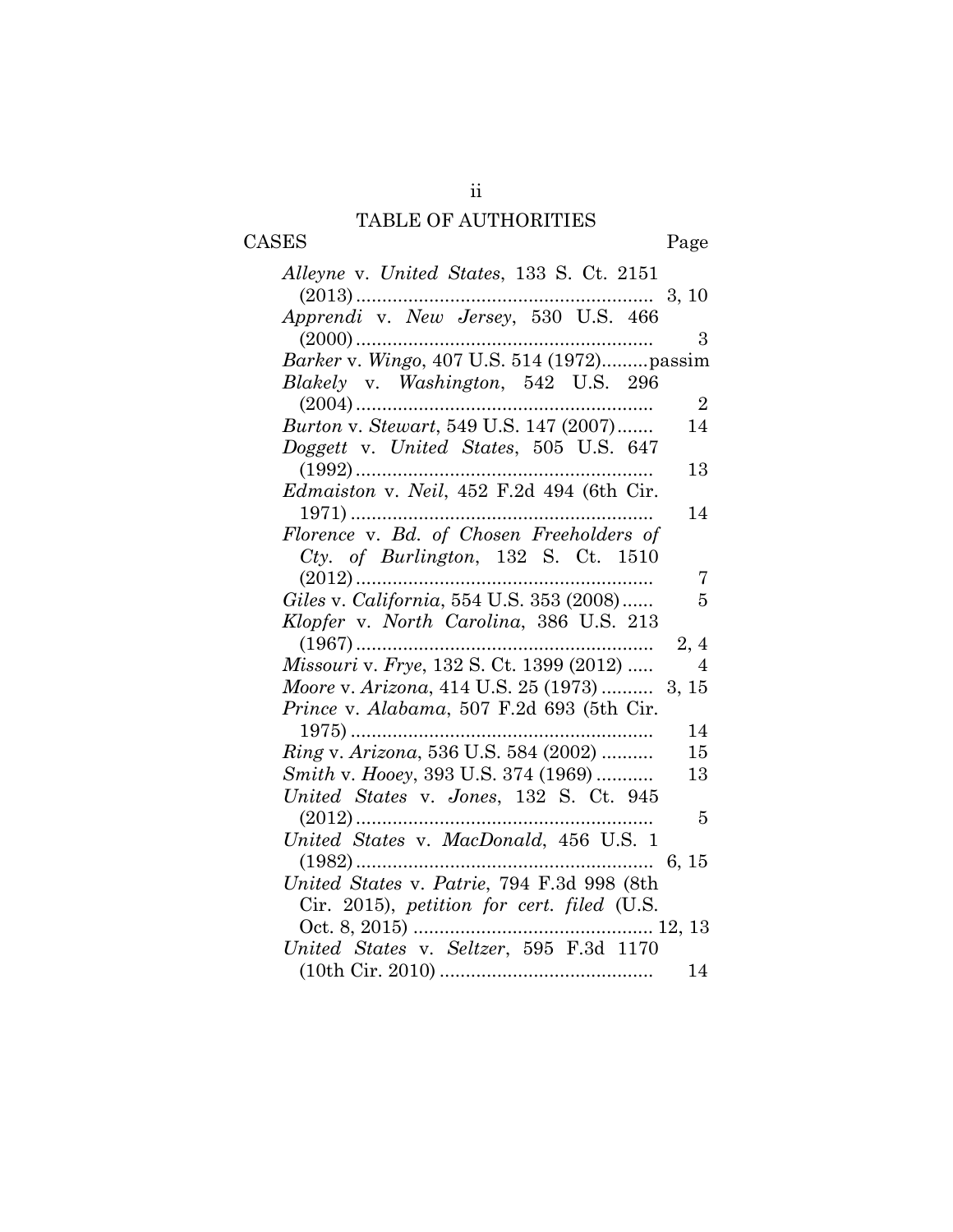# TABLE OF AUTHORITIES**—**continued

|                                                                                  | Page           |
|----------------------------------------------------------------------------------|----------------|
| <b>RULES</b>                                                                     |                |
|                                                                                  | 14<br>14       |
|                                                                                  |                |
| <b>OTHER AUTHORITIES</b>                                                         |                |
| Alison Lawrence, Cutting Corrections Costs                                       |                |
| Earned Time Policies for State Prisoners,                                        |                |
| Nat'l Conference Of State Legislatures                                           |                |
|                                                                                  | 10             |
| Carissa Byrne Hessick & F. Andrew                                                |                |
| Hessick, Recognizing Constitutional                                              |                |
| Rights at Sentencing, 99 Cal. L. Rev. 47                                         |                |
| $(2011)$                                                                         | $\overline{4}$ |
| Daniel Epps, The Consequences of Error in                                        |                |
| Criminal Justice, 128 Harv. L. Rev. 1065                                         |                |
| $(2015)$                                                                         | 4              |
| Dept. of Justice, Bureau of Justice Statis-                                      |                |
| tics, L. Maruschak, et al., Special Report,                                      |                |
| Medical Problems of State and Federal                                            |                |
| <i>Prisoners and Jail Inmates (2015)</i>                                         | 7,8            |
| Hon. Michael A. Wolff, <i>Evidence-Based Ju-</i>                                 |                |
| dicial Discretion: Promoting Public Safe-                                        |                |
| ty Through State Sentencing Reform, 83                                           | 10             |
| N.Y.U. L. Rev. 1389 (2008)<br>James Pinkerton, et al., <i>Harris County Jail</i> |                |
| considered 'unsafe and unhealthy' for in-                                        |                |
| <i>mates, public, Hous. Chron, Nov. 21,</i>                                      |                |
| 2015, <i>available at</i> http://www.houston                                     |                |
| chroncle.com/news/houstontexas/houston/                                          |                |
| article/Harris-County-Jail-is-unsafe-and-                                        |                |
| unhealthy-for-6649163.php                                                        | 9              |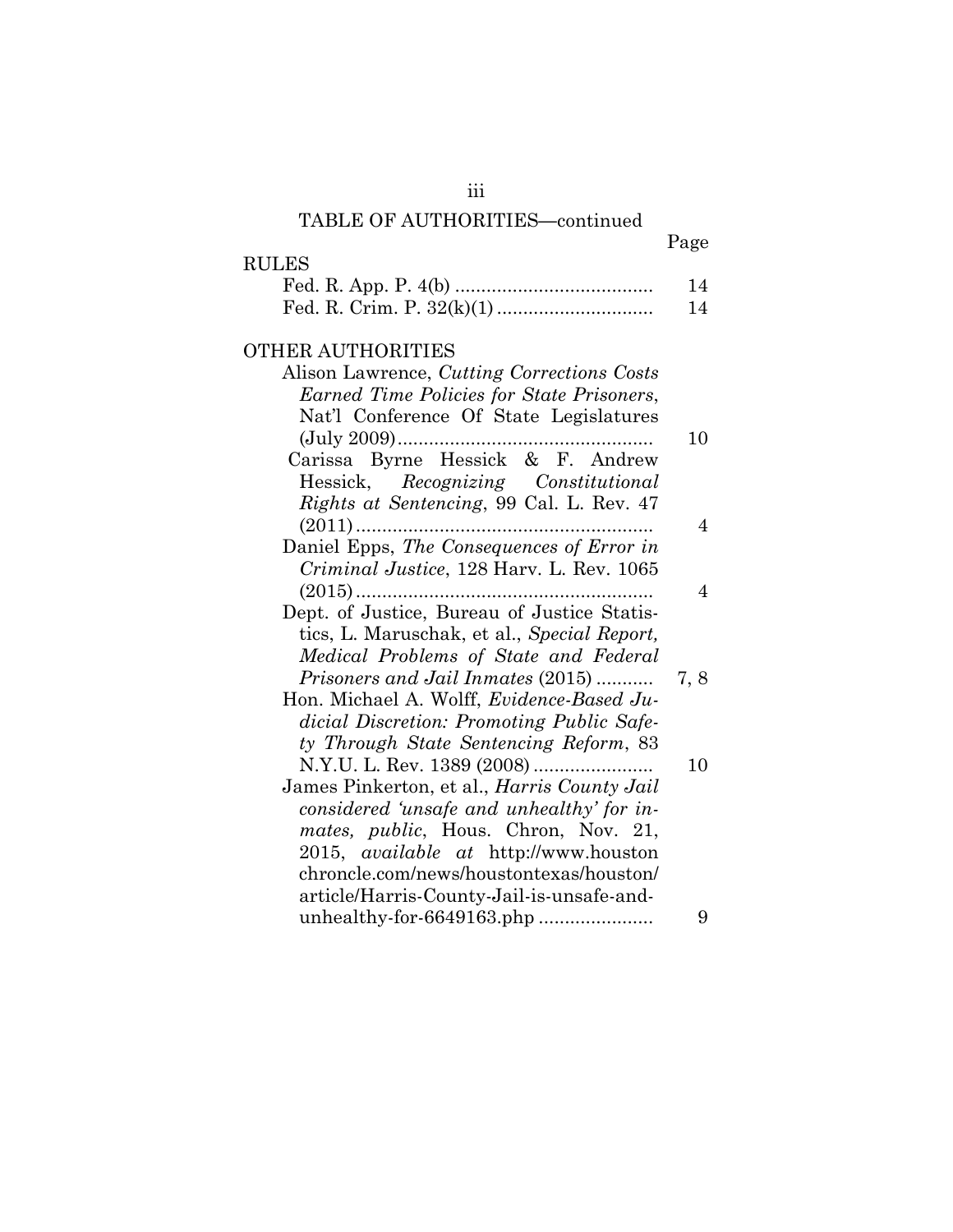# TABLE OF AUTHORITIES**—**continued

iv

|                                                | Page |
|------------------------------------------------|------|
| Kim English, et al., Sexual Assault in Jail    |      |
| and Juvenile Facilities: Promising Prac-       |      |
| tices for Prevention and Response, Final       |      |
| Report (June 2010), available<br>at            |      |
| http://www.ncdsv.org/images/CDCJ_              |      |
| SAinJailAndJuvenileFacilities_112011.          |      |
| $pdf.$                                         | 7    |
| Kevin R. Reitz, The "Traditional" Indeter-     |      |
| <i>minate Sentencing Model, in The Oxford</i>  |      |
| Handbook of Sentencing and Corrections,        |      |
| 270 (Joan Petersilia & Kevin R. Reitz,         |      |
|                                                | 6    |
| Lt. Gary F. Cornelius, Jails, Pre-Trial De-    |      |
| tention, and Short Term Confinement, in        |      |
| The Oxford Handbook of Sentencing and          |      |
| Corrections 389 (Joan Petersilia & Kevin       |      |
|                                                | 6, 9 |
| M. Scott Carter, The Latest Plague of Sew-     |      |
| age at the Okla. County Jail, Okla.            |      |
| Watch, June 24, 2015, available at http://     |      |
| oklahomawatch.org/2015/06/24/the-              |      |
| latest-plague-of-sewage-at-the-oklahoma-       |      |
|                                                | 9    |
| Marie Gottschalk, Bring It On: The Future      |      |
| of Penal Reform, The Carceral State, and       |      |
| American Politics, 12 Ohio St. J. Crim. L.     |      |
|                                                | 6, 7 |
| Meredith Cohn, <i>Baltimore jail complex</i>   |      |
| again faces lawsuit over health care, Balt.    |      |
| Sun, June 3, 2015, <i>available at http://</i> |      |
| www.baltimoresun.com/health/bs-hs-jail-        |      |
|                                                | 9    |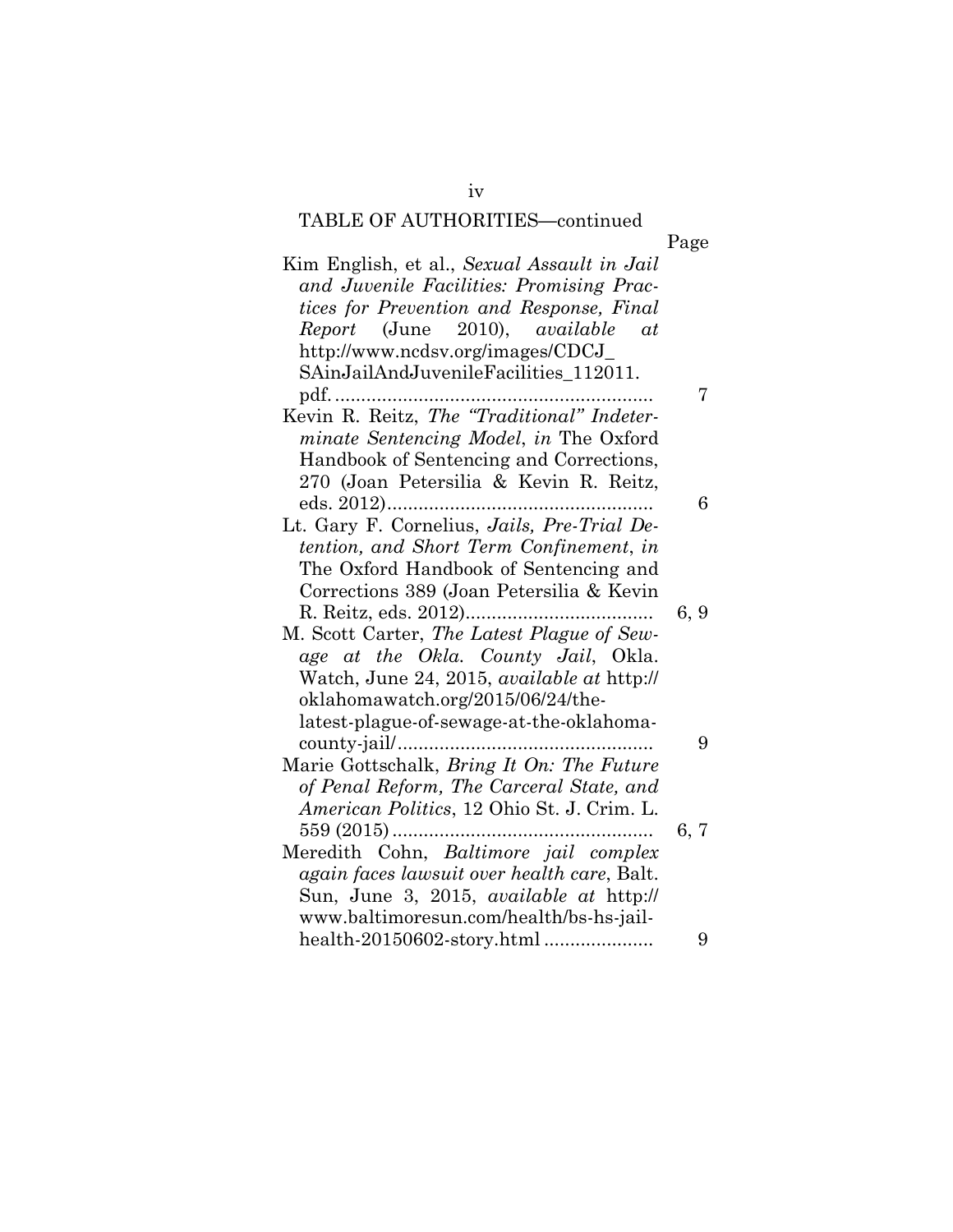# TABLE OF AUTHORITIES**—**continued

v

|                                                   | Page |
|---------------------------------------------------|------|
| Nat'l Ctr. on Addiction and Substance             |      |
| Abuse at Columbia University, Behind              |      |
| Bars II: Substance Abuse and America's            |      |
|                                                   |      |
| Neal B. Kauder & Brian J. Ostrom, State           |      |
| Sentencing Guidelines Profiles and Con-           |      |
| <i>tinuum</i> , Nat'l Ctr. For State Courts (July |      |
|                                                   | 10   |
| U.S. Court of Appeals Federal Judicial            |      |
| Caseload Statistics (Mar. 31, 2014)               |      |
| <i>available</i> at http://www.uscourts.gov       |      |
| /statistics/table/b-5/federal-judicial-           |      |
| caseload-statistics/2014/03/31                    | 14   |
| U.S. Sentencing Comm'n, Federal Sentenc-          |      |
| ing Guidelines Manual (2015)                      | 12   |
| U.S. Sentencing Comm'n, Sourcebook of             |      |
| <i>Federal Sentencing Statistics (2014)</i>       | 4    |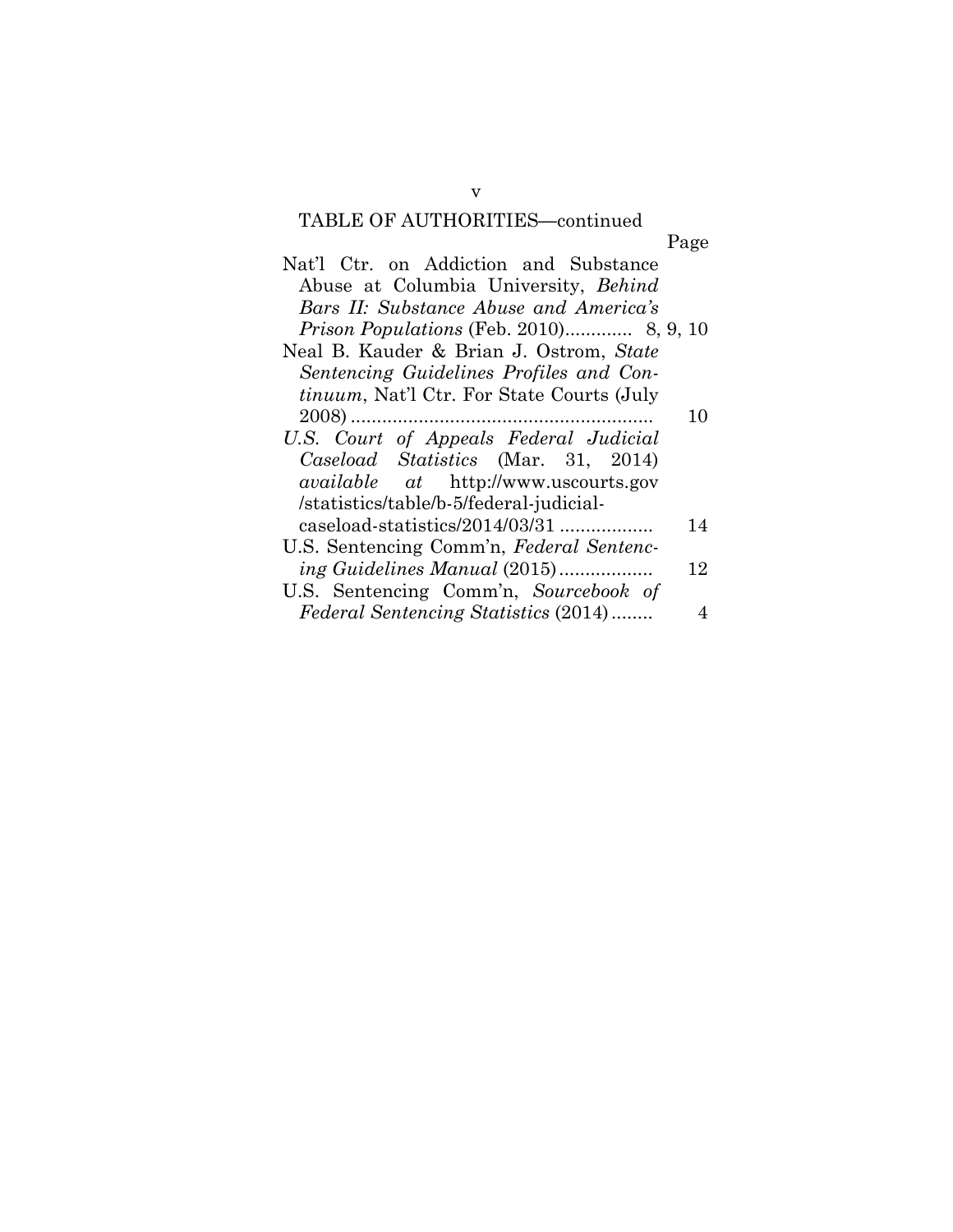### **INTEREST OF THE** *AMICUS CURIAE***<sup>1</sup>**

The National Association of Criminal Defense Lawyers ("NACDL") is a nonprofit voluntary professional association of lawyers who practice criminal law before virtually every state and federal bar in the country. NACDL is dedicated to promoting a rational and humane criminal justice system. NACDL was founded in 1958 to promote criminal law research, to advance and disseminate knowledge in the area of criminal practice, and to encourage integrity, independence, and expertise among criminal defense counsel. NACDL has more than 10,000 members who include private criminal defense attorneys, public defenders, and law professors, and up to 40,000 with affiliates. NACDL is the only nationwide professional bar association for public defenders and private criminal defense lawyers.

Given its institutional goals, NACDL's interest in and knowledge of the issues pertinent to this particular case are significant. As lawyers committed to ensuring proper, fair, and constitutional administration of criminal justice, NACDL is familiar with the anxiety, concern, prejudice, and oppressive conditions defendants experience when they do not receive a speedy trial. Particularly, NACDL has observed the issues that arise when, after pleading guilty, defendants are not sentenced swiftly.

<sup>1</sup> Pursuant to Rule 37.6, *amicus* affirm that no counsel for any party authored this brief in whole or in part, and no person or entity has made any monetary contribution intended to fund the preparation or submission of this brief. Each party's written consent to the filing of *amicus* briefs has been filed with the Clerk's office.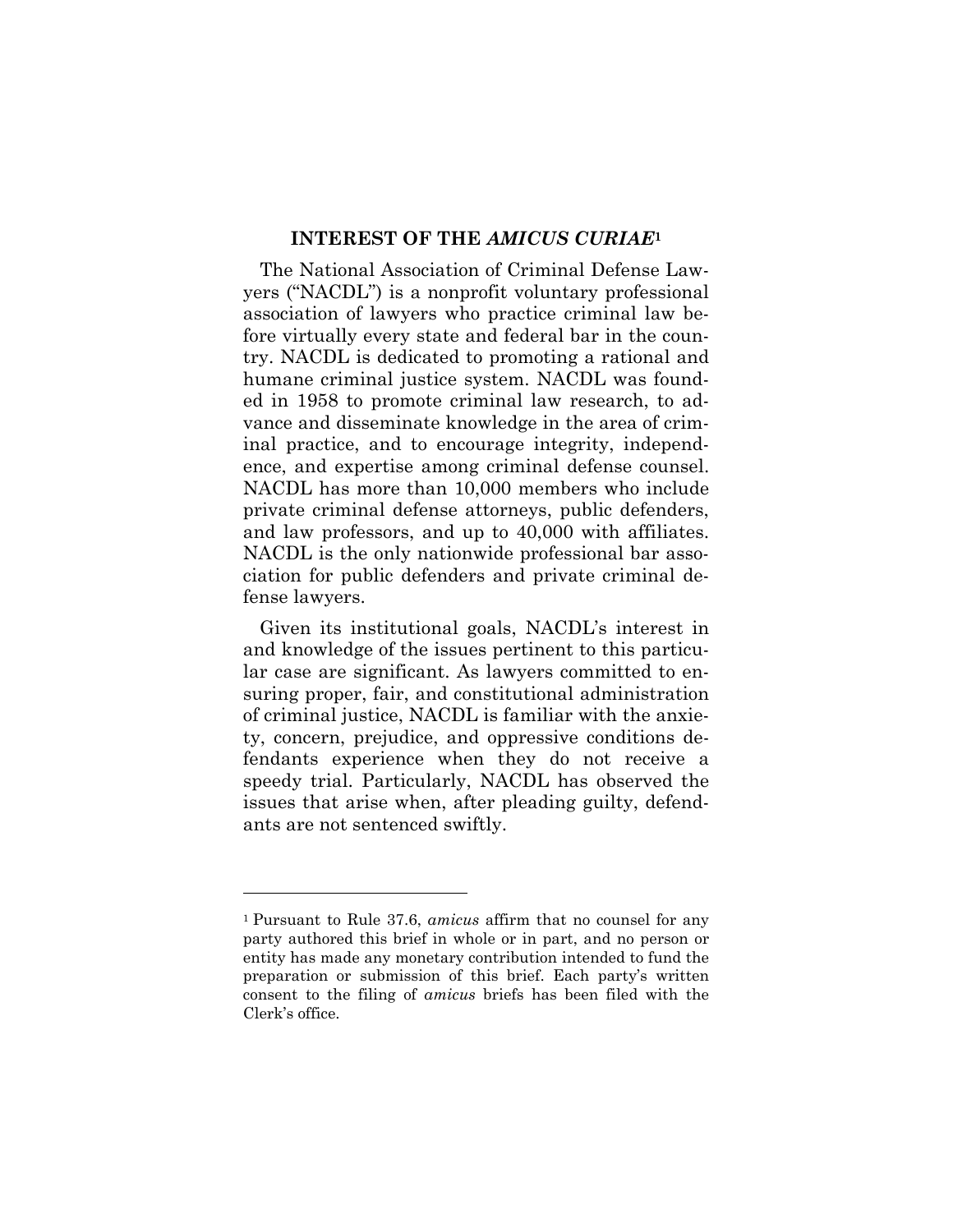### **INTRODUCTION**

The right to a "speedy trial" is "one of the most basic rights preserved by our Constitution." *Klopfer* v. *North Carolina*, 386 U.S. 213, 226 (1967). For reasons rooted in history, practicality, and constitutional structure, this Court should hold that this most basic right protects against delays in sentencing.

In keeping with the Framers' intent to adhere to the "common-law ideal of limited state power," *Blakely* v. *Washington*, 542 U.S. 296, 313 (2004), the speedy trial guarantee ensures that a citizen's adjudication of his or her fate occurs swiftly and without unwarranted delay. In today's criminal justice system, for all but a few criminal defendants, the only adjudication a citizen receives is at his sentencing. The individual's protection against indefinite incarceration without an adjudication of whether and to what extent his conduct warrants incarceration is a fundamental protection of individual liberty.

All of the interests this Court has identified as protected by the Speedy Trial Clause at the guilt phase equally require protection at the sentencing phase. See *Barker* v. *Wingo*, 407 U.S. 514, 532 (1972). Delays in sentencing are oppressive, even for those who ultimately receive long sentences, because they serve their presentence time in jails, which are not designed for extended confinement, and do not provide basic programs, medical care, or safety. Delays in sentencing also exacerbate anxiety when, as is usually the case, the range of sentences for a given crime remains substantial. And delays also impair a defendant's preparations for his sentencing case by undercutting a defendant's ability to challenge alleged sentencing enhancements and to present mitigation evidence; by restricting the ability to serve concur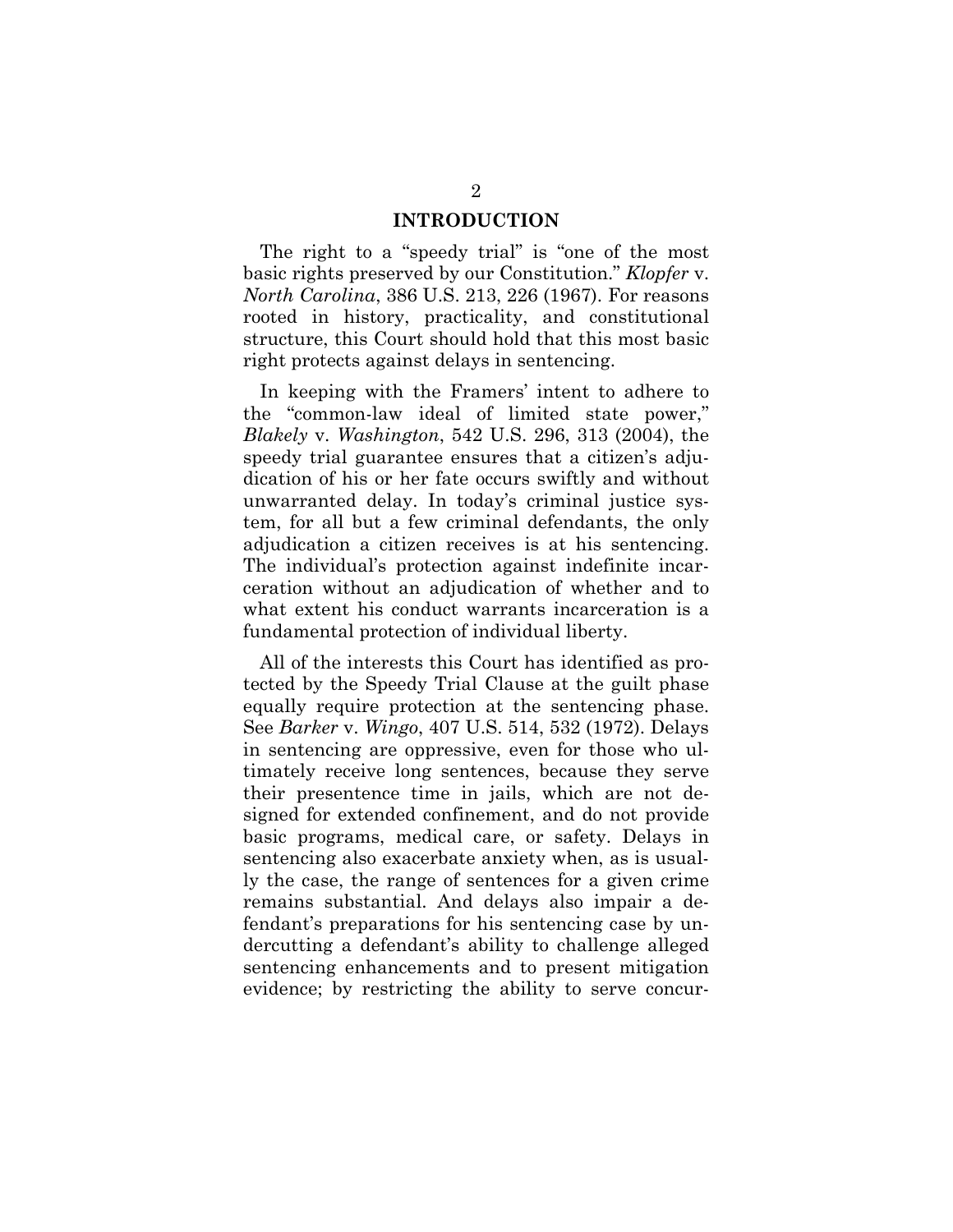rent sentences; and by undermining the right to appeal.

The Due Process Clause alone cannot fully protect these interests. The Due Process Clause, unlike the Speedy Trial Clause, requires a showing of prejudice before a court may award relief. See *Moore* v. *Arizona*, 414 U.S. 25, 26 (1973). Many of the interests above, however, do not easily translate into a form of prejudice that can be demonstrated *before* sentencing (or even on appeal after sentencing has finally taken place). In particular, a defendant with a meritorious appeal cannot bring that appeal until sentencing is complete. But demonstrating the prejudice suffered through a lengthy presentence incarceration before appeal would be nearly impossible, and proving it afterward would be an empty gesture.

#### **ARGUMENT**

## **I. GUILT-DETERMINATION AND SENTENC-ING HISTORICALLY WERE INSEPARA-BLE, AND SPEEDY TRIAL PROTECTIONS APPLY TO BOTH.**

A faithful application of the Framers' understanding of a criminal "trial" dictates that the constitutional protections that ensure a "speedy trial" must include the sentencing phase of criminal adjudication.

At the time of the Framing, a defendant's "trial" was limited to a single adjudication, and sentencing occurred simultaneously with the determination of guilt. See *Apprendi* v. *New Jersey*, 530 U.S. 466, 479 (2000) (explaining that "[t]he substantive criminal law . . . prescribed a particular sentence for each offense" and "[t]he judge was meant simply to impose that sentence . . . ."); see also *Alleyne* v. *United States*, 133 S. Ct. 2151, 2158-59 (2013); Carissa Byrne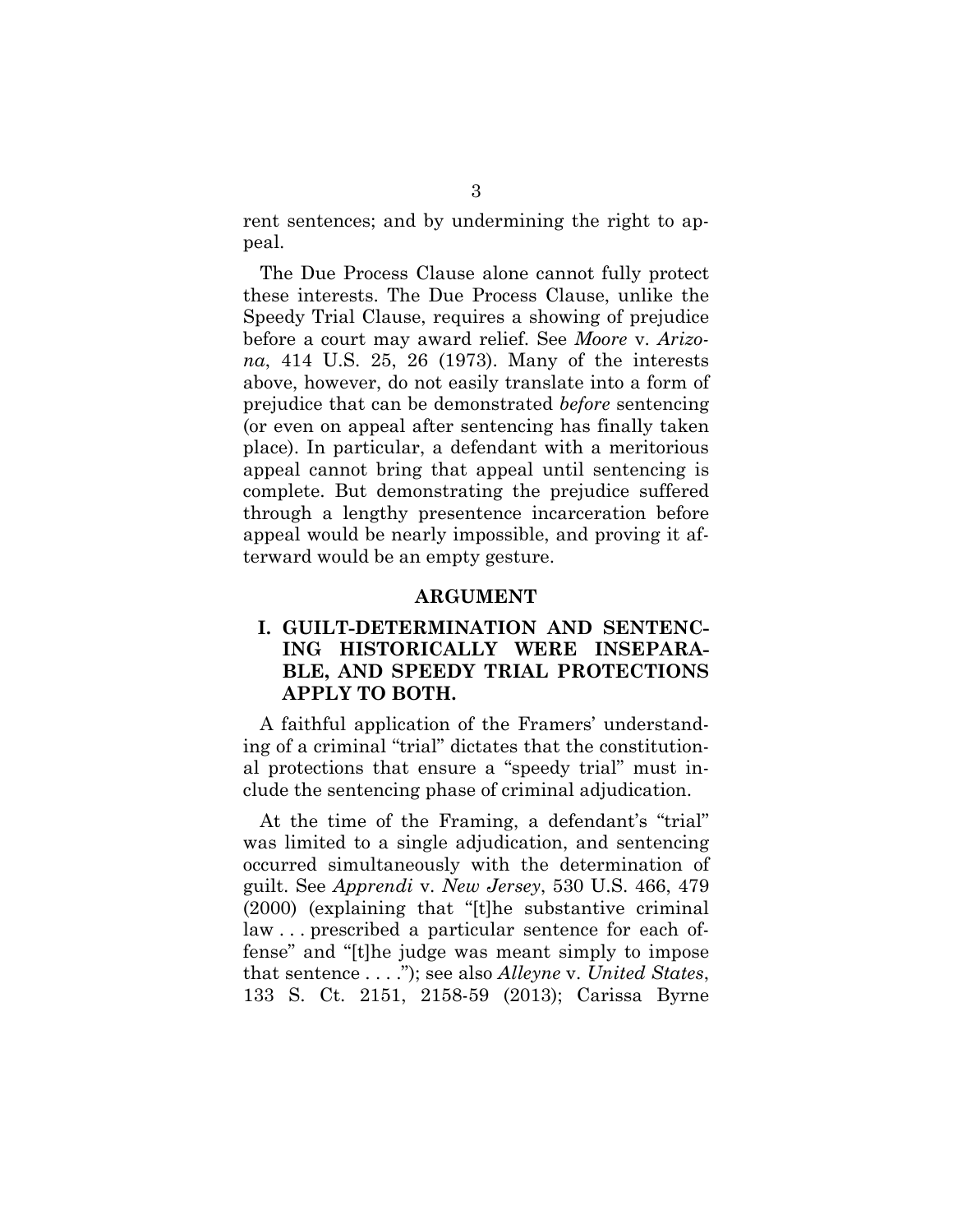Hessick & F. Andrew Hessick, *Recognizing Constitutional Rights at Sentencing*, 99 Cal. L. Rev. 47, 51 (2011) ("During colonial times and at the Founding, the process of sentencing was virtually indistinguishable from the process of conviction."). It was to that sole adjudication that the speedy trial right—"one of the most basic rights preserved by our Constitution," *Klopfer*, 386 U.S. at 226—necessarily attached.

Today, however, the only contested adjudicatory process that most criminal defendants undergo occurs at sentencing. See *Missouri* v. *Frye*, 132 S. Ct. 1399, 1407 (2012) ("[O]urs 'is for the most part a system of pleas, not a system of trials . . . .'") (quoting *Lafler* v. *Cooper*, 132 S. Ct. 1376, 1388 (2012))). In fact, "[n]inety-seven percent of federal convictions and ninety-four percent of state convictions are the result of guilty pleas" *id.*, and do not involve a guilt-phase trial; for those cases, a separate hearing on sentencing is set for a later date. See Daniel Epps, *The Consequences of Error in Criminal Justice*, 128 Harv. L. Rev. 1065, 1114 (2015) (noting that 95% of criminal cases are resolved through plea bargaining); United States Sentencing Comm'n, *2014 Sourcebook of Federal Sentencing Statistics* (Figure C) (USSC) (showing that, in 2014, 97.1% of Federal criminal cases were resolved through pleas).2

The modern transformation of criminal adjudication into a system marked overwhelmingly by sentencing (rather than guilt) adjudications should not render the speedy trial right a nullity for the 95% of individuals who enter plea agreements. Otherwise, the constitutional guarantees of a "speedy" determi-

<sup>2</sup> *Available at* http://www.ussc.gov/sites/default/files/pdf/ research-and-publications/annual-reports-and-sourcebooks/ 2014/FigureC.pdf.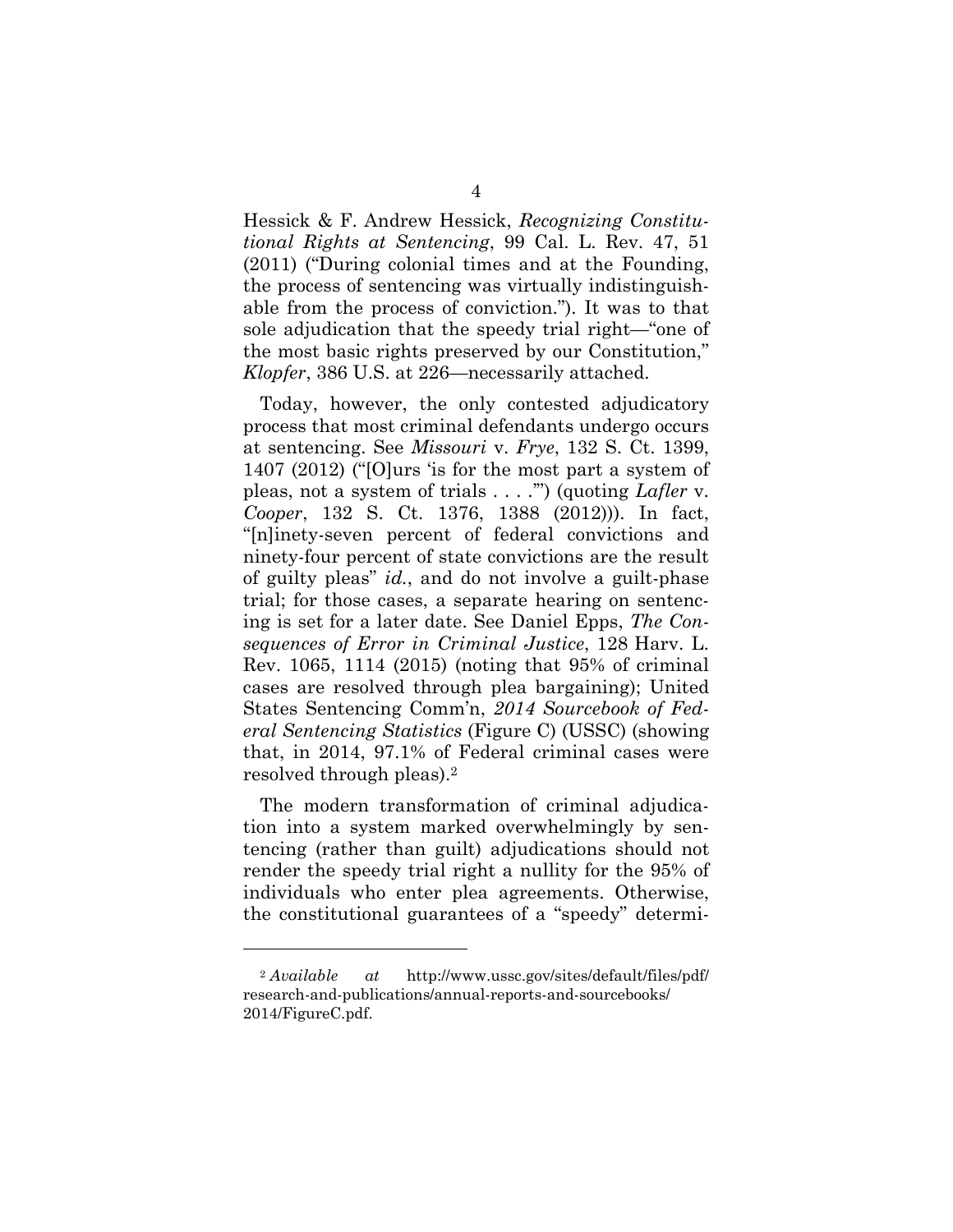nation of one's fate and the protection against uncertain detention would no longer have meaning for any citizens besides the scant few who now proceed to a guilt-phase trial, which could not be what the Framers intended. Cf. *United States* v. *Jones*, 132 S. Ct. 945, 947 (2012) (interpreting the Fourth Amendment and emphasizing that the Court must "assur[e] preservation of that degree of [protection] against government [liberty deprivation] that existed when the . . . Amendment was adopted." (quoting *Kyllo* v. *United States,* 533 U.S. 27, 34 (2001))); *Giles* v. *California*, 554 U.S. 353, 375-76 (2008) (same regarding Sixth Amendment's Confrontation Clause).

### **II. THE INTERESTS SET FORTH IN** *BARKER*  **REQUIRE PROTECTION AT SENTENCING.**

In addition to the historical bases for applying speedy trial rights to sentencing, the practical considerations that animate that right require comparable protection at sentencing. *Barker* v. *Wingo* specifies three "interests of defendants which the speedy trial right was designed to protect": preventing oppressive pretrial incarceration, minimizing the anxiety and concern of the accused, and limiting the possibility that delay will impair preparation of the defense. 407 U.S. at 532. Each of these interests warrants the same protection against inordinate sentencing delay, especially for the 95% of those defendants who have pleaded guilty, and for whom sentencing is their crucial—and only—"day in court."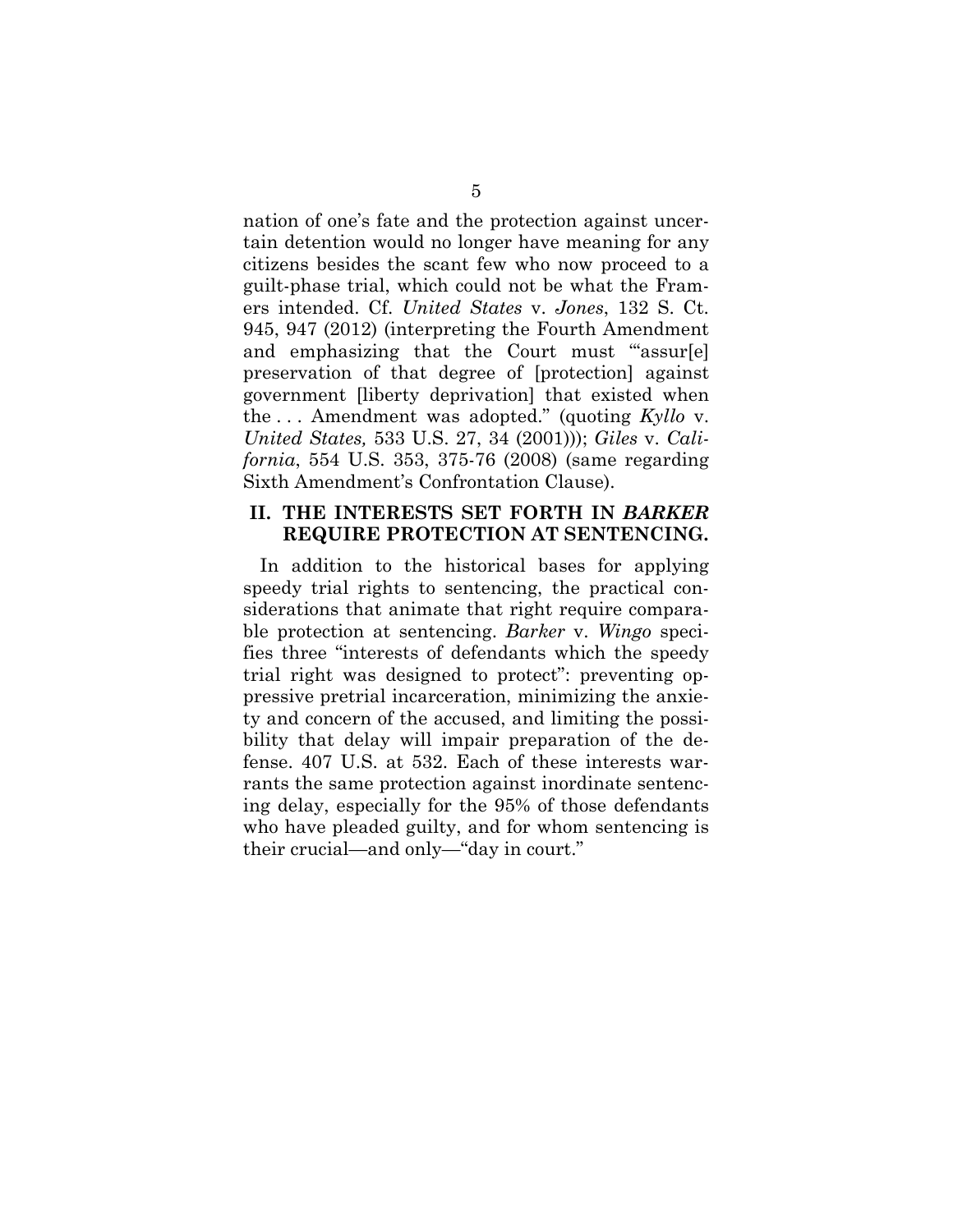### **A. Extended Pre-Sentence Incarceration Is Oppressive.**

While awaiting the sentencing phase of trial, as with awaiting the guilt-determination phase, a prisoner in custody is typically held in a jail, $3$  a facility not designed for extended stays. See Marie Gottschalk, *Bring It On: The Future of Penal Reform, The Carceral State, and American Politics*, 12 Ohio St. J. Crim. L. 559, 581 (2015). It is not until an inmate is finally sentenced that he goes to a prison or other correctional facility. The harmful consequences of this extra time spent in jail, as opposed to a prison or other correctional facility, include deplorable conditions, inadequate medical care, and the lack or rehabilitation and betterment programs.

1**.** *Deplorable conditions.* "[J]ails have a welldeserved reputation as the 'worst blight in American corrections'" for many reasons. Gottschalk, *supra*, at 581 (quoting Margo Schlanger, *Inmate Litigation*, 116 Harv. L. Rev. 1555, 1686 n. 434 (2003)). First, the vast majority of jails are overcrowded. See Kevin R. Reitz, *The "Traditional" Indeterminate Sentencing Model*, *in* The Oxford Handbook of Sentencing and Corrections, 270, 290 (Joan Petersilia & Kevin R. Reitz, eds. 2012). "Overcrowded jails can be tense powder kegs, where safety of staff and inmates can be in jeopardy." Lt. Gary F. Cornelius, *Jails, Pre-Trial Detention, and Short Term Confinement*, *in* The Oxford Handbook of Sentencing and Corrections 389, 405 (Joan Petersilia & Kevin R. Reitz, eds. 2012). Se-

<sup>3</sup> This Court has recognized the right to a speedy trial even for those out on bail. *See, e.g., United States* v. *MacDonald*, 456 U.S. 1, 8 (1982) ("The speedy trial guarantee is designed . . . to reduce the lesser, but nevertheless substantial, impairment of liberty imposed on an accused while released on bail . . . .").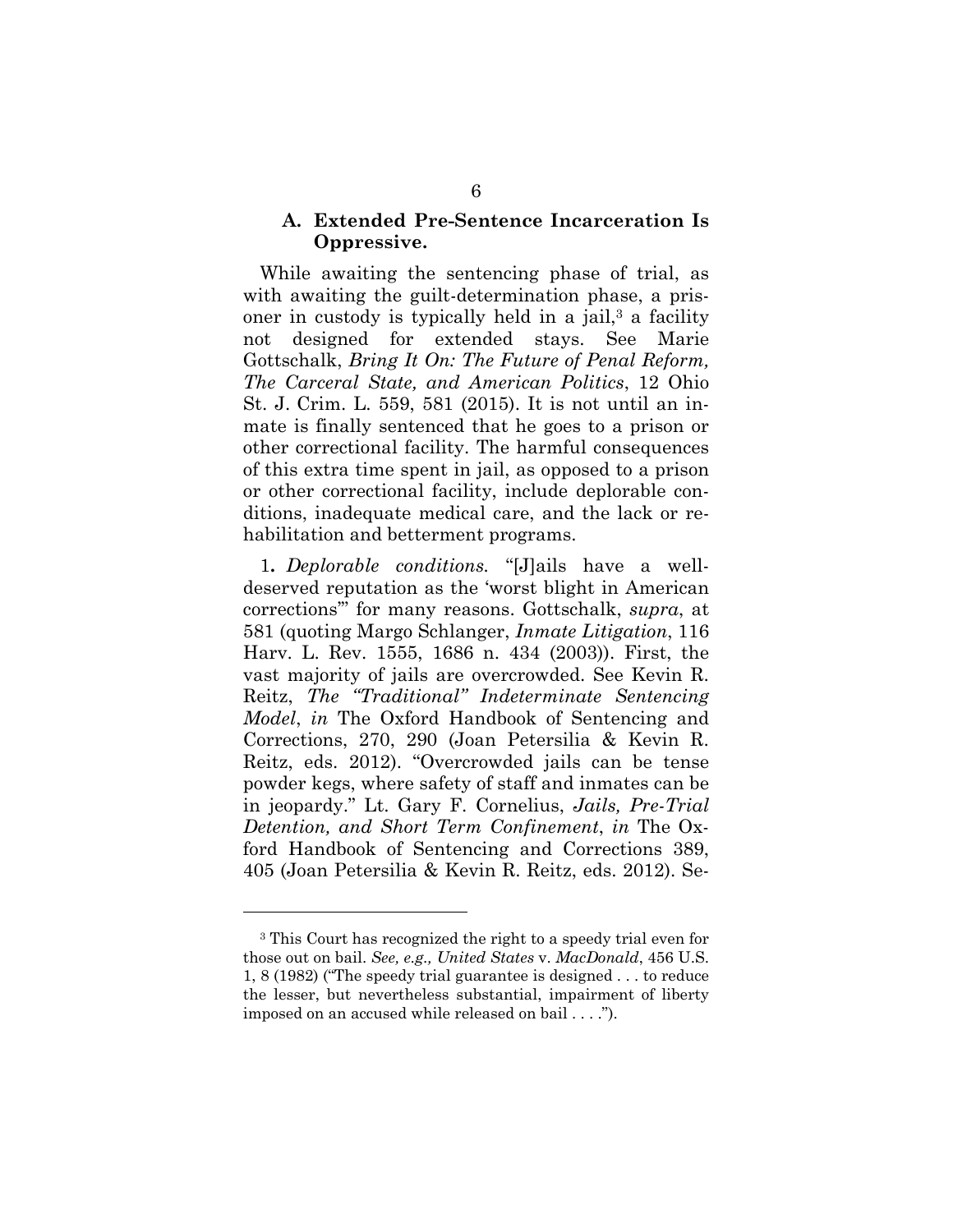cond, jails hold "the full spectrum" of people, "a mixture of dangerous, violent individuals merged in with marginalized individuals." Kim English, et al., *Sexual Assault in Jail and Juvenile Facilities: Promising Practices for Prevention and Response, Final Report*, at 151 (June 2010).4 Third, jails often are unable "to separate prisoners by security risk . . . ." Gottshalk, *supra*, at 581 n. 102. As this Court has explained, this means that "[j]ails can be even more dangerous than prisons because officials there know so little about the people they admit at the outset." *Florence* v. *Bd. of Chosen Freeholders of Cty. of Burlington*, 132 S. Ct. 1510, 1521 (2012). Finally, even when officials know which inmates should be separated from one another for safety reasons, jails lack the facilities to do so. See*, e.g.*, English, *supra*, at 150 (describing "space for separation in housing" as the "most important" condition in jail "requir[ing] immediate attention"). It is harmful to leave a prisoner in such an environment for any longer than is necessary to hand down his sentence.

2**.** *Inadequate medical care.* Jails are "[d]esigned and intended to house short-term, transient populations" and therefore cannot provide the necessary medical care to inmates for extended periods of time. Gottshalk, *supra,* at 581. Consequently, when sentencing is delayed, inmates are forced to remain in facilities unable to provide adequate medical care. This is particularly problematic because a large percentage of jail inmates requires medical attention. See Dept. of Justice, Bureau of Justice Statistics, L. Maruschak, et al., *Special Report, Medical Problems of State and Federal Prisoners and Jail Inmates*

<sup>4</sup> *Available at* http://www.ncdsv.org/images/CDCJ\_SAinJail AndJuvenileFacilities \_11-2011.pdf.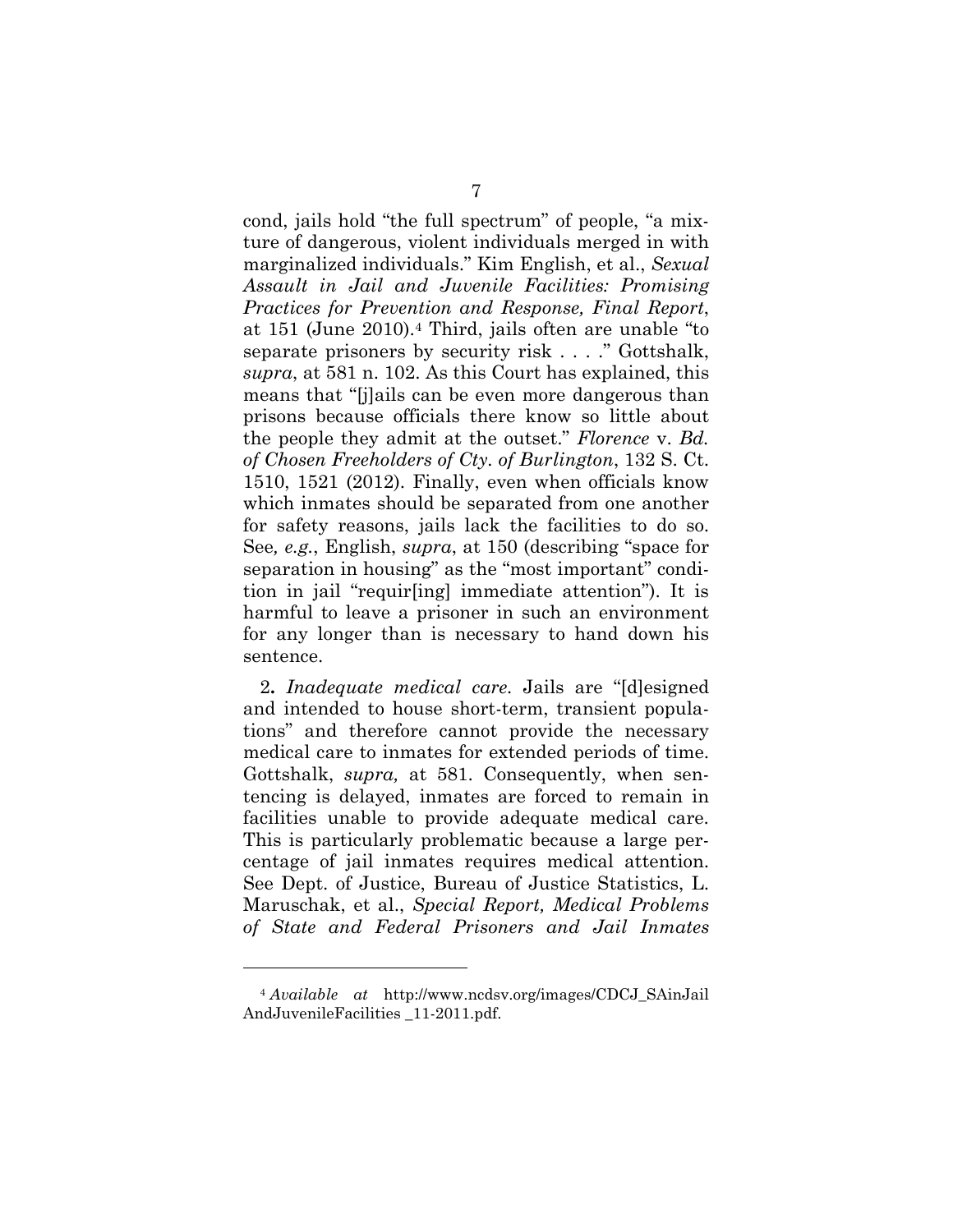(2015) (hereinafter "*Special Report*"). One of every two of jail inmates (50.2%) has a chronic medical condition.5 *Id.* at 5. One in seven jail inmates reported having an infectious disease.6 *Id.* at 4. And 1.3% reported having HIV or AIDS, a rate more than four times that in the general U.S. population. *Id.*

In juxtaposition to this great need, only 46.5% of jail inmates even saw a healthcare professional while incarcerated, compared to 79.9% of prison inmates over the same period of time. *Id.* at 9. While 93.6% of prison inmates were tested for tuberculosis, only 53.9% of jail inmates were tested. *Id.* These medical issues are necessarily exacerbated because prisoners are staying in jail for extended times, especially due to sentencing delays.

Nearly 1.5 million inmates, 65% of all incarcerated persons in the United States, meet the DSM-IV medical criteria for alcohol or other drug addiction. See Nat'l Ctr. on Addiction and Substance Abuse at Columbia University, *Behind Bars II: Substance Abuse and America's Prison Populations*, i (Feb. 2010) (hereinafter "*Behind Bars II*"). Prison inmates, however, are three times more likely to receive professional treatment for substance abuse or addiction-related services than jail inmates, over the same period of time. *Id.* at 40. Furthermore, 39.7% of federal and 36% of state prison inmates received other addictionrelated services, while only 13.1% of jail inmates received such services, over the same period of time. *Id.* 

<sup>5</sup> Chronic conditions include cancer, problems related to stroke, kidney-related problems, cirrhosis of the liver, heartrelated problems, diabetes, arthritis, asthma, and high blood pressure. *Special Report* at 1.

<sup>6</sup> Infectious diseases include tuberculosis, hepatitis B, hepatitis C, and other sexually transmitted diseases. *Id.* at 1.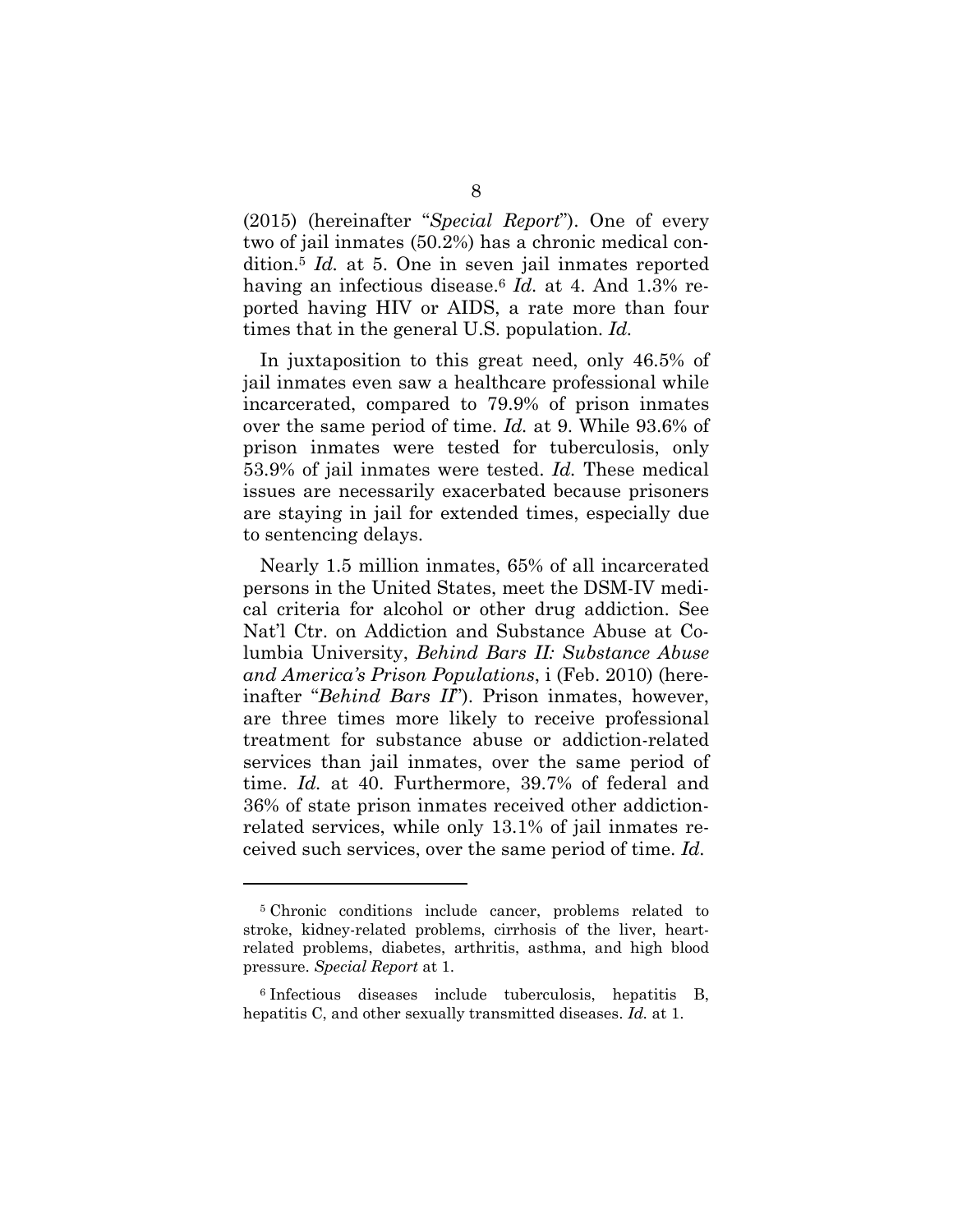The last year alone provides numerous examples of jails providing inadequate medical care to those incarcerated there. James Pinkerton, et al., *Harris County Jail considered 'unsafe and unhealthy' for inmates, public*, Hous. Chron, Nov. 21, 2015 (describing inadequate medical care at Harris County jail, including failure to give diabetic prisoners insulin for days at a time and fatalities due to failure to treat routine bacterial infections);7 M. Scott Carter, *The Latest Plague of Sewage at the Okla. County Jail*, Okla. Watch, June 24, 2015 (describing unsanitary conditions);8 Meredith Cohn, *Baltimore jail complex again faces lawsuit over health care*, Balt. Sun, June 3, 2015 ("For example, detainees who had controlled HIV became sick again, diabetics suffered dangerous levels of glucose, and those with hypertension had spiking blood pressure."). 9

3.*Few rehabilitation and betterment programs*. Unlike prisons, most jails do not have rehabilitation and betterment programs. See *Behind Bars II* at 52. About half of state and federal prison inmates participate in betterment programs, compared to a mere 12% of jail inmates who participate in such programs. *Id.* And for the few jails that do have such programs, the programs "are more restrictive and limited in jails than in prisons." See Cornelius, *supra*, at 404.

This is especially harmful to a person awaiting sentencing because completion of such programs is a re-

<sup>7</sup> *Available at* http://www.houstonchronicle.com/news/ Houston-texas/houston/article/Harris-County-Jail-is-unsafe-andunhealthy-for-6649163.php

<sup>8</sup> *Available at* http://oklahomawatch.org/2015/06/24/the-latestplague-of-sewage-at-the-oklahoma-county-jail/

<sup>9</sup> *Available at* http://www.baltimoresun.com/ health/bs-hs-jailhealth-20150602-story.html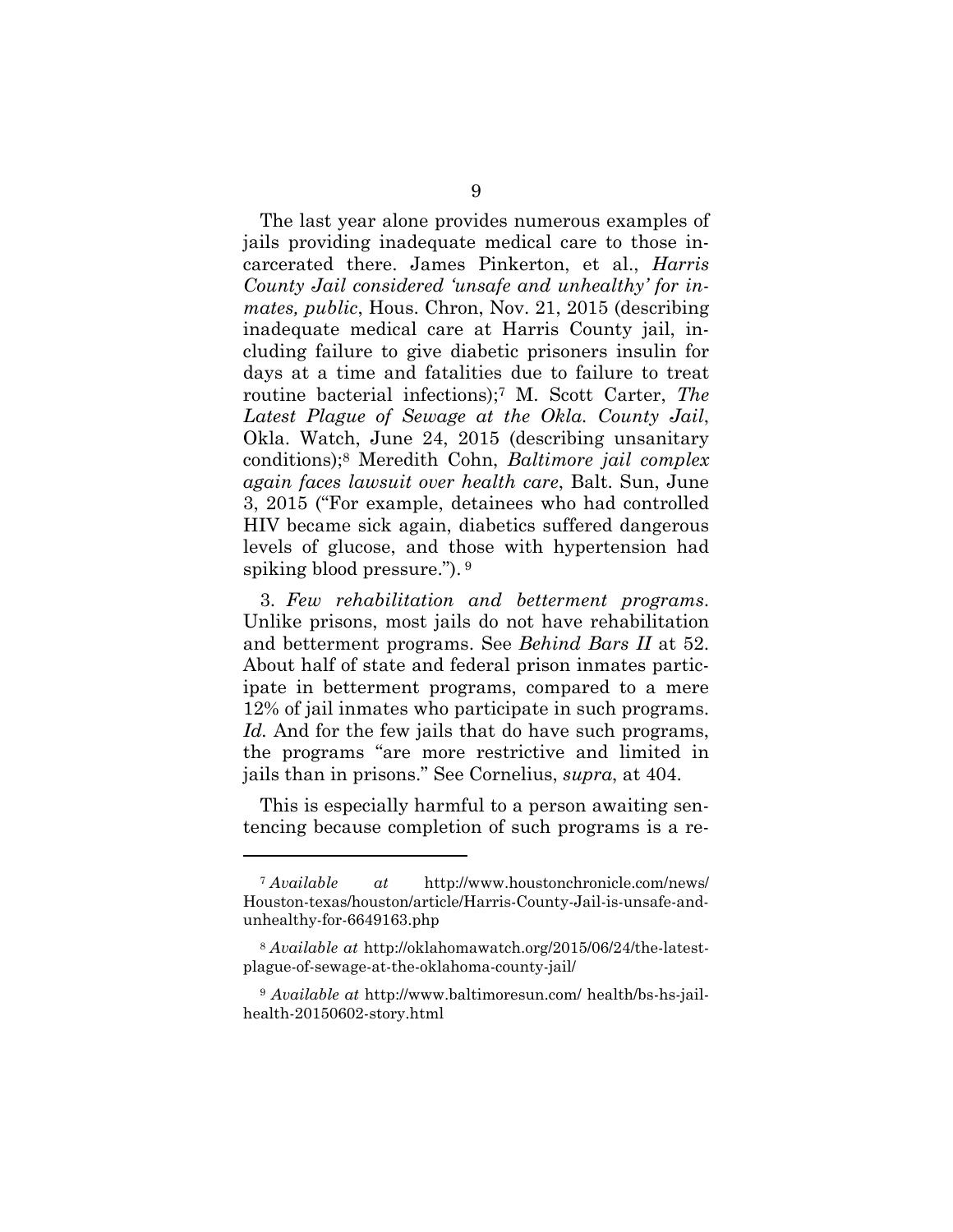quirement for early release in the majority of states. Alison Lawrence, *Cutting Corrections Costs Earned Time Policies for State Prisoners*, Nat'l Conference Of State Legislatures, 1 (July 2009) (discussing policy of 31 states to provide incentive of early release based on participation in betterment and rehabilitation programs). The lack of programming for jail-confined prisoners also carries societal costs, as these rehabilitation and betterment programs have been proven not only to shorten time served, but also to reduce rates of recidivism. See *Behind Bars II* at 5.

### **B. Delays In The Sentencing Phase Of A Trial Exacerbate Anxiety And Concern.**

*Barker* mandates "minimiz[ing] anxiety and concern of the accused." *Barker*, 407 U.S. at 532. Yet anxiety and concern continue to persist after a trial concludes or, for over 95% of defendants, after a plea is entered. For most persons convicted of a crime, the largest question remains: What is my sentence? The answer is uncertain until the conclusion of the sentencing phase of trial, as sentences vary substantially. Judges in both state and federal courts have substantial discretion in the sentences they impose, even where pursuant to a plea, which leads to uncertainty—and substantial anxiety and concern—regarding the nature and length of incarceration. Hon. Michael A. Wolff, *Evidence-Based Judicial Discretion: Promoting Public Safety Through State Sentencing Reform*, 83 N.Y.U. L. Rev. 1389 (2008); Neal B. Kauder & Brian J. Ostrom, *State Sentencing Guidelines Profiles and Continuum*, Nat'l Ctr. For State Courts (July 2008).

As an example of the degree of uncertainty possible, consider *Alleyne*, 133 S. Ct. at 2163. There, "the sentencing range supported by the jury's verdict was five years' imprisonment to life"—in other words, the dif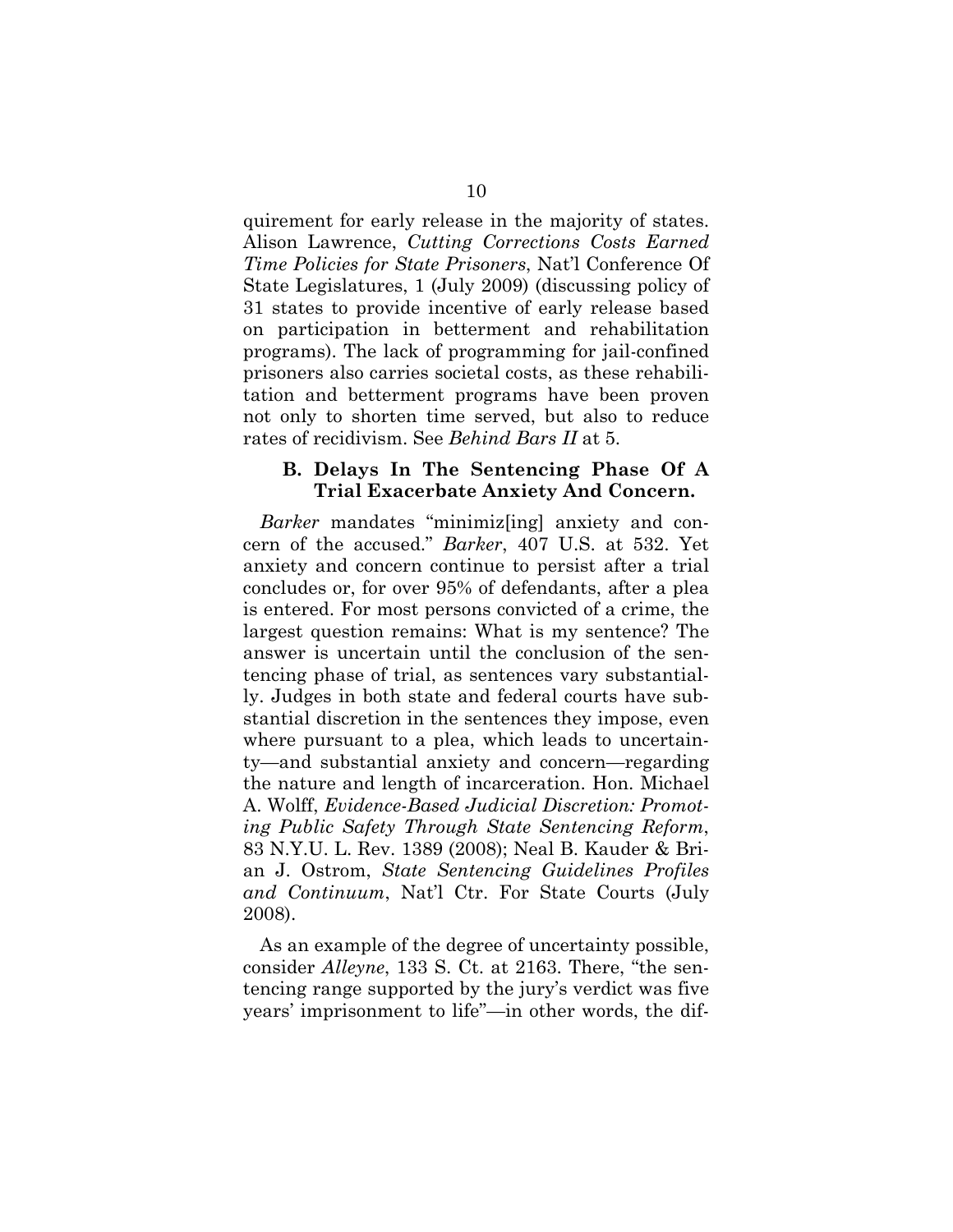ference between being free in time to see your newborn's first day of kindergarten and dying incarcerated.

## **C. Delays In The Sentencing Phase Of Trial Impair Defendants' Abilities To Exercise Their Legal Rights With The Courts.**

Delays in sentencing result in "the inability of a defendant adequately to prepare his case," including his sentencing phase of trial and his appeal, which "skews the fairness of the entire system." *Barker*, 407 U.S. at 532. The negative effects concerning a defendant's ability to prepare his sentencing case manifest themselves by (1) undercutting a defendant's ability to challenge enhancements and to present mitigation evidence, (2) chilling a defendant's ability to serve concurrent sentences, and (3) undermining a defendant's ability to appeal his conviction or sentence.

1. *Challenging enhancements and introducing mitigation evidence at sentencing*. The end of the guilt phase does not obviate a defendant's need for evidence to put on a defense. To the contrary, even after a defendant pleads guilty, the prosecution may argue at the sentencing hearing for upward enhancements and adjustments respecting the appropriate sentence. Whether such enhancements are available depends on whether the prosecution can prove, often by only a preponderance of the evidence, one or more of numerous aggravating factors and circumstances associated with the commission of the offense. Such enhancements can be significant, and they therefore require a serious defense. Indeed, depending on the resolution of the factual dispute over enhancements, the length of a person's incarceration for a given crime may vary by decades.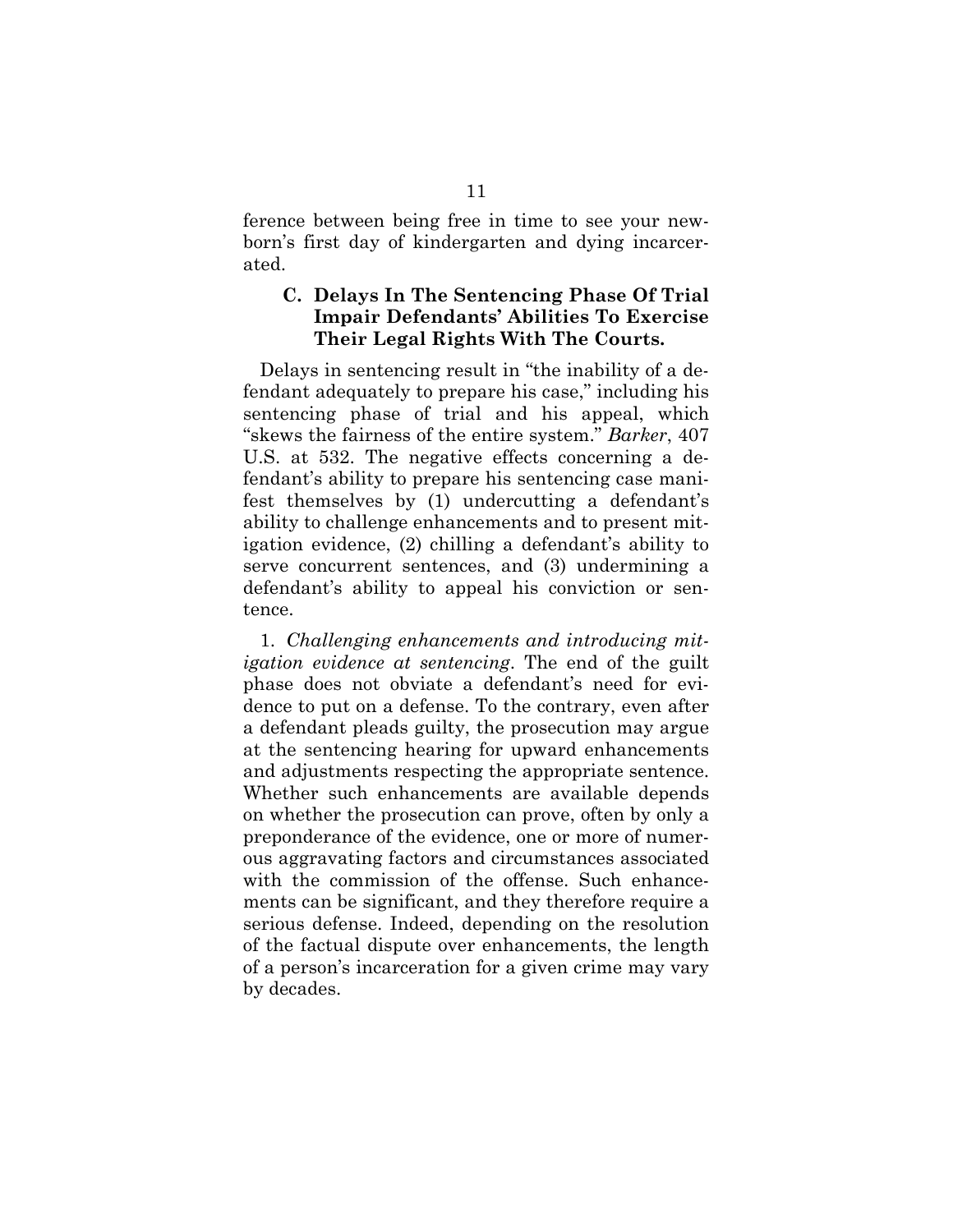For example, under *Federal Sentencing Guidelines Manual* § 2B1.1 (U.S. Sentencing Comm'n 2015), a court's determination of fact issues at the sentencing hearing can transform a relatively short sentence of 12 months or fewer into a sentence of 5, 10, or 20 years, all turning on findings regarding, *inter alia*, the amount of the loss, *id.*  $\S$  2b1.1(b)(1); how many victims were affected, *id.* § 2b1.1(b)(2); whether those suffered "substantial financial hardship," *id.*; whether the fraud "would benefit a foreign government, foreign instrumentality, or foreign agent," *id.*  $\S 2b1.1(b)(13)(B)$ ; and whether the fraud "substantially endangered the solvency or financial security of . . . a publicly traded company, *id.* § 2b1.1(b)(16)(B). The same is true for much of the rest of the federal sentencing guidelines. See, *e.g*., *id.* § 3B1.1(b) (requiring a greater sentence when "the defendant was a manager or supervisor (but not an organizer or leader) [of a] criminal activity [that] involved five or more participants or was *otherwise extensive*" (emphasis added)); *id.* § 3B1.3 (requiring a greater sentencing "[i]f the defendant abused a position of public or private trust, or used a special skill, in a manner that significantly facilitated the commission or concealment of the offense").

The facts of *United States* v. *Patrie*, 794 F.3d 998, 1000-01 (8th Cir. 2015), *petition for cert. filed* (U.S. Oct. 8, 2015) (No. 15-6468), illustrate starkly how facts developed at a sentencing hearing can alter a sentence. There, the defendant pleaded guilty only to being a felon in possession of various firearms, which would translate into a sentence of approximately 10 years. *Id.* At sentencing, however, the prosecution accused defendant of also having committed first degree murder, and sought a guidelines enhancement on that basis. *Id.* The district judge found, by a prepon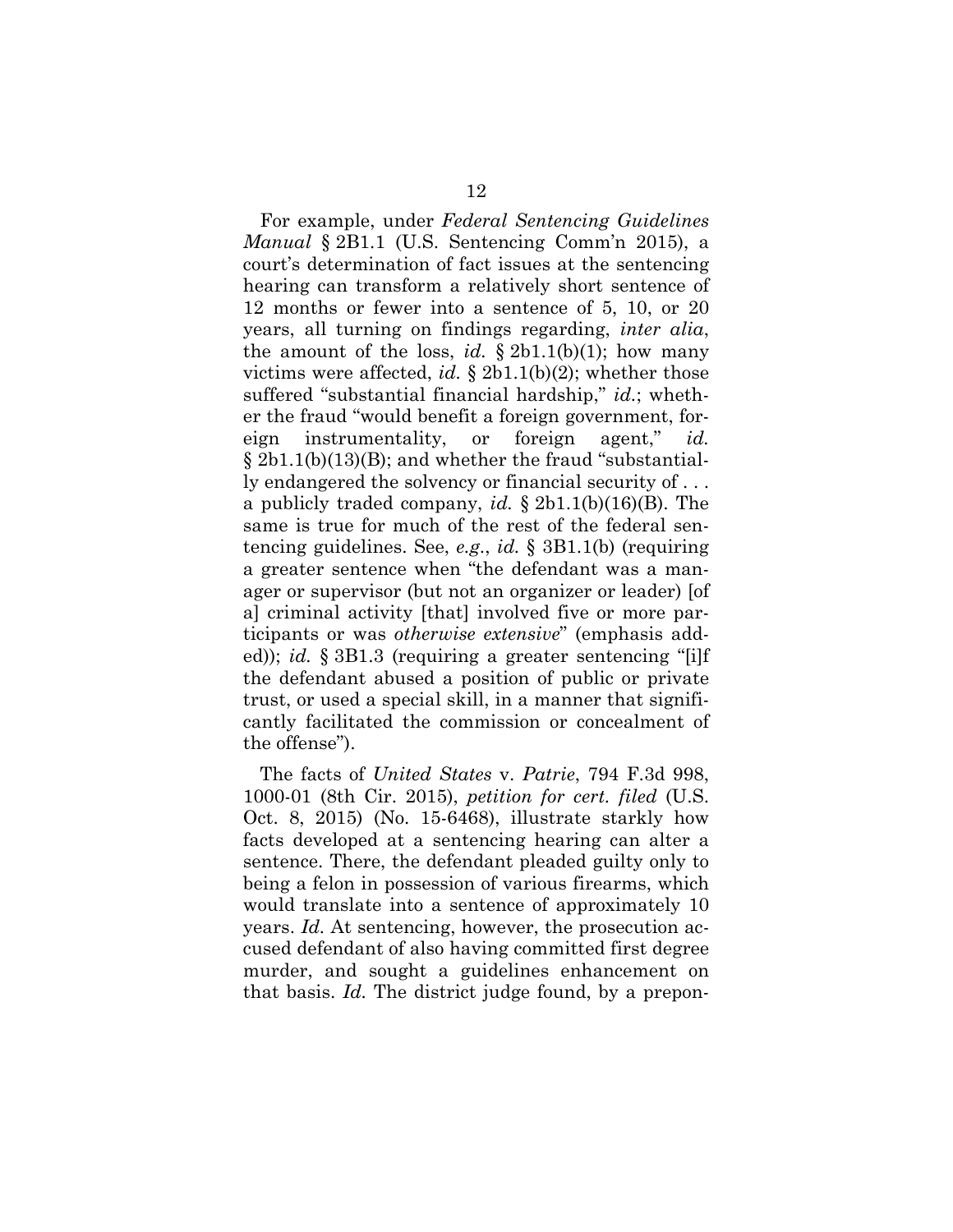derance of the evidence, that the defendant had committed the alleged murder and held that the cross reference for first degree murder was therefore appropriate, resulting in a Guidelines sentence of life imprisonment. *Id.* 

As these examples show, defendants need evidence to defend themselves at sentencing and, where applicable, to put on an affirmative mitigation case. That evidence may prove vital to a defendant's ability to limit the sentence to be imposed. But, just as with delays in the guilt phase of trial, delays in the sentencing phase make putting on such a defense or mitigation argument much harder, as defendants must grapple with fading memories, missing witnesses, and other forms of stale evidence. See *Doggett* v. *United States*, 505 U.S. 647, 654 (1992); see also *Barker*, 407 U.S. at 533 ("[I]f a defendant is locked up, he is hindered in his ability to gather evidence, contact witnesses, or otherwise prepare his defense."). Delays are especially detrimental at the sentencing phase because while in jail, many defendants become even further disconnected from fact witnesses and mitigation witnesses, such as family members, teachers, and clergy, many of whom may grow less and less inclined as time passes to testify on behalf of a person whose guilt has been determined.

2. *Preclusion of concurrent sentences.* Delays in sentencing often mean that a defendant will not be able to serve sentences concurrently. As this Court acknowledged in *Smith* v. *Hooey*, undue and oppressive incarceration can result when "the possibility that the defendant already in prison might receive a sentence at least partially concurrent with the one he is serving may be forever lost . . . ." 393 U.S. 374, 378 (1969). This harm results not only from delay of adjudication as to guilt, but from delay of sentencing as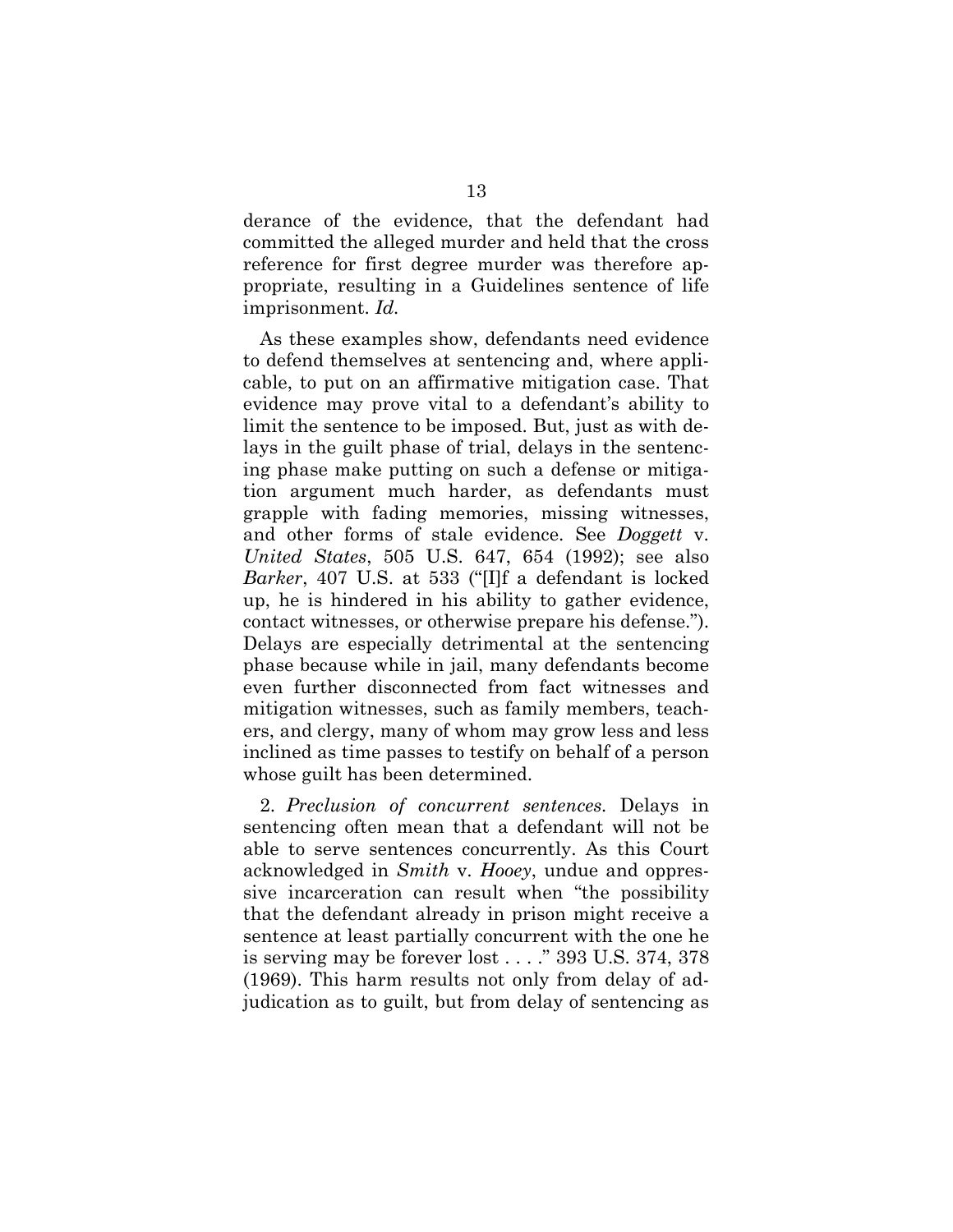well. See *United States* v. *Seltzer*, 595 F.3d 1170, 1179 (10th Cir. 2010) (violation of speedy trial where Federal prosecution delayed, without cause, until defendant had served full state sentence); *Prince* v. *Alabama*, 507 F.2d 693, 707 (5th Cir. 1975) ("[I]t was at least possible that his sentence might have run in part concurrently with his California sentence. That possibility was forever foreclosed by Alabama's election to postpone prosecution until Prince's release from the CDC."); *Edmaiston* v. *Neil*, 452 F.2d 494, 497 (6th Cir. 1971) (discussing "loss of concurrent sentencing possibilities" as a "type<sup>[]</sup> of 'oppressive incarceration'").

3. *Bringing appeals*. Delays in sentencing are particularly prejudicial for defendants planning to appeal, because defendants cannot challenge either their convictions or their sentences until their sentences are handed down. In federal court, a notice of appeal is not recognized until after entry of judgment, see Fed. R. App. P. 4(b), and "judgment," of course, includes the sentence, Fed. R. Crim. P.  $32(k)(1)$ ; see also *Burton* v. *Stewart*, 549 U.S. 147, 156 (2007) (same for state-court convictions). For a vindicated defendant whose sentencing phase had extensive delays, the injustice is obviously egregious. This potential problem is hardly infrequent: 6.1% of all federal criminal appeals are successful. Such an appeal would largely be for naught if, because of sentencing delays, the appellant's sentence had largely (or completely) run before he could be vindicated on appeal. See *U.S. Court of Appeals Federal Judicial Caseload Statistics*, tbl. B-5 (Mar. 31, 2014).10

<sup>10</sup> *Available at* http://www.uscourts.gov/statistics/table/b-5/ federal-judicial-caseload-statistics/2014/03/31.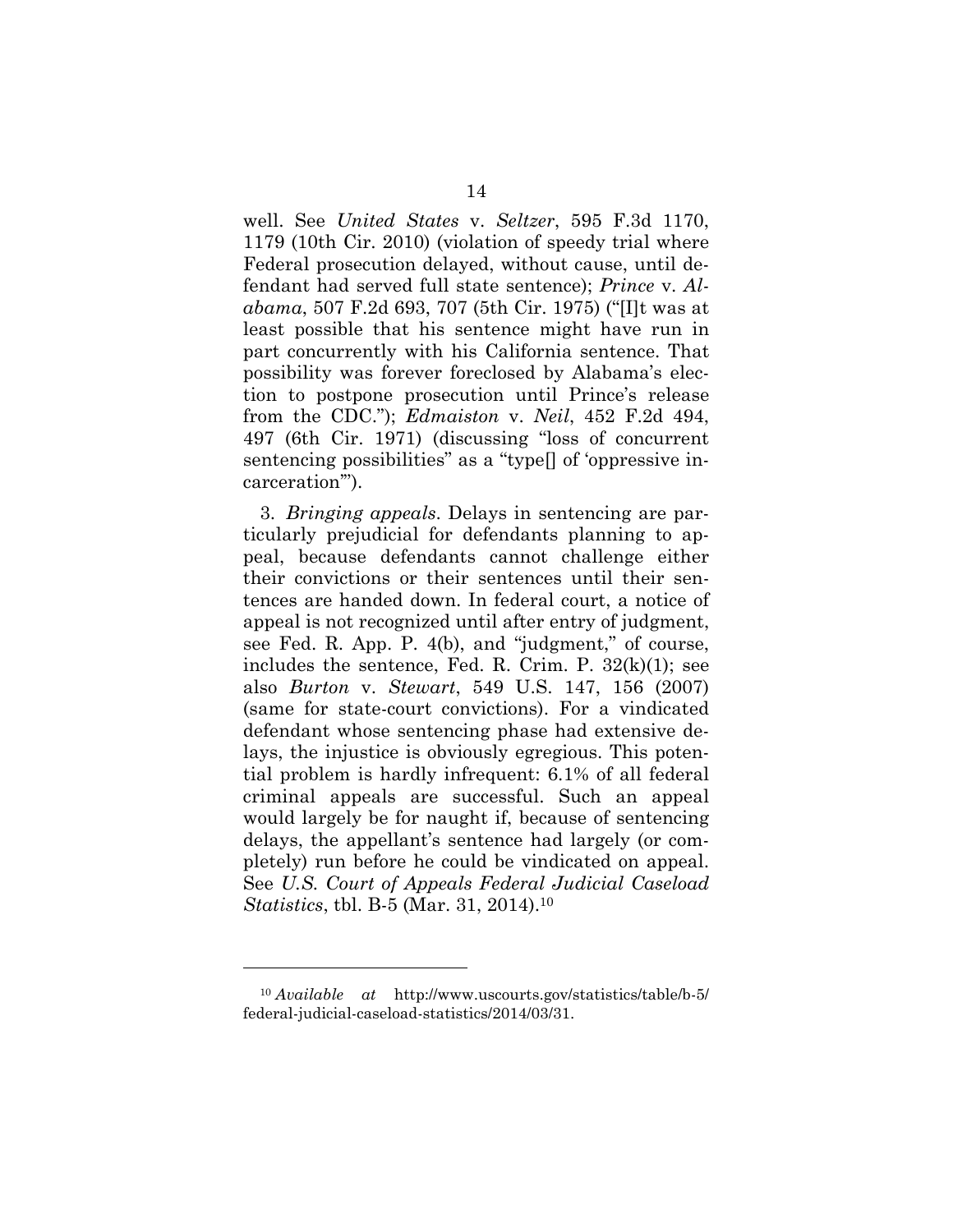## **III. THE DUE PROCESS CLAUSE INSUFFI-CIENTLY PROTECTS THE RIGHTS GUARANTEED BY THE SPEEDY TRIAL PROVISION OF THE SIXTH AMENDMENT.**

Unlike due process violations, speedy trial violations do not require a showing of actual prejudice. "[*Barker*] expressly rejected the notion that an affirmative demonstration of prejudice was necessary to prove a denial of the constitutional right to a speedy trial . . . ." *Moore*, 414 U.S. at 26. "The Sixth Amendment right to a speedy trial is thus not primarily intended to prevent prejudice to the defense caused by passage of time; that interest is protected primarily by the Due Process Clause and by statutes of limitations." *MacDonald*, 456 U.S. at 8. As with the Right to a Jury Trial, which offers its protection regardless of rationality of jury verdicts, the Right to a Speedy Trial offers its protection regardless of having to show actual prejudice. Cf. *Ring* v. *Arizona*, 536 U.S. 584, 607 (2002) ("The Sixth Amendment jury trial right, however, does not turn on the relative rationality, fairness, or efficiency of potential factfinders.").

The right to a speedy trial, as a right independent of due process, is especially critical at sentencing because actual prejudice from delay of the sentencing phase is not easily proven. *Barker*, 407 U.S. at 532. This is especially so for the defendants who stand to suffer the greatest prejudice—those who are wrongfully convicted. A defendant cannot appeal a conviction until sentencing is complete. If the defendant is vindicated on appeal, the prejudice suffered from having unnecessarily endured a prolonged and wrongful incarceration obviously would be immense. But demonstrating that prejudice before appeal would be